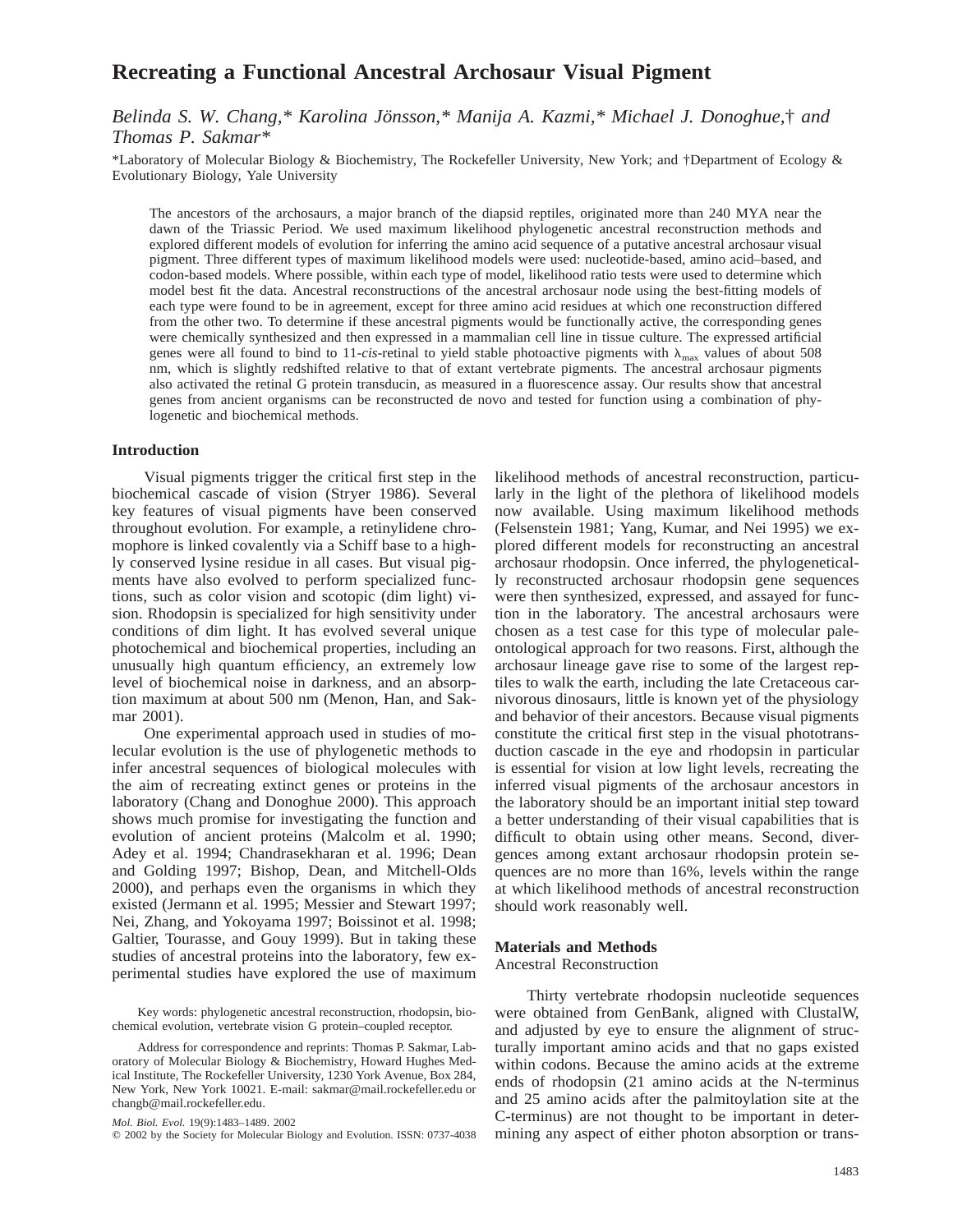

FIG. 1.—Vertebrate phylogeny used for ancestral sequence reconstruction of the archosaur node, with approximate  $\lambda_{\text{max}}$  for extant rhodopsins indicated in italics. References for rhodopsin genes and spectral measurements are as follows: American alligator, *Alligator mississippiensis* (Lythgoe 1972; Smith et al. 1995*a*); pigeon, *Columbia livia* (Bowmaker et al. 1997; Kawamura, Blow, and Yokoyama 1999); chicken, *Gallus gallus* (Takao, Yasui, and Tokunaga 1988; Bowmaker et al. 1997; Heath et al. 1997); zebra finch, *Taeniopygia guttata* (Bowmaker et al. 1997; Yokoyama, Blow, and Radlwimmer 2000); green anole, *Anolis carolinensis* (Kawamura and Yokoyama 1998); human, *Homo sapiens* (Nathans, Thomas, and Hogness 1984; difference spectrum); crab eating macaque, *Macaca fascicularis* (Baylor, Nunn, and Schnapf 1984; Schnapf et al. 1988; Nickells et al. 1995); dog, *Canis familiaris* (Kylma et al. 1997); European rabbit, *Oryctolagus cuniculus* (Lythgoe 1972; Smith et al. 1995*b*); cow, *Bos taurus* (Nathans and Hogness 1983); mouse, *Mus musculus* (Lythgoe 1972; Baehr et al. 1988); Norway rat, *Rattus norvegicus* (Z46957; Crouch 1976); Chinese hamster, *Cricetulus griseus* (Gale, Tobey, and D'Anna 1992); Northern leopard frog, *Rana pipiens* (Pittler, Fliesler, and Baehr 1992; Fyhrquist et al. 1998*b*); common frog, *Rana temporaria* (Fyhrquist et al. 1998*a*); European toad, *Bufo bufo* (Fyhrquist et al. 1998*b*); giant toad, *Bufo marinus* (Fyhrquist et al. 1998*b*); African clawed frog, *Xenopus laevis* (Saha and Grainger 1993; Koskelainen et al. 2000); tiger salamander, *Ambystoma tigrinum* (Makino et al. 1999); goldfish, *Carassius auratus* (Johnson et al. 1993); common carp, *Cyprinus carpio* (Tsai et al. 1994); zebrafish, *Danio rerio* (Lythgoe 1972; Vihtelic, Doro, and Hyde 1999); Mexican characin, *Astyanax fasciatus* (Yokoyama, Knox, and Yokoyama 1995); sandgoby, *Pomatoschistus minutus* (Archer, Lythgoe, and Hall 1992); soldierfish, *Myripristis berndti* (U57538); European eel, *Anguilla anguilla* (Archer, Hope, and Partridge 1995); conger eel, *Conger conger* (Archer and Hirano 1996); skate, *Raja erinacea* (Cornwall et al. 1989; O'Brien, Ripps, and Al-Ubaidi 1997); Japanese lamprey, *Lampetra japonica* (Hisatomi et al. 1991); sea lamprey, *Petromyzon marinus* (Harosi and Kleinschmidt 1993; Zhang and Yokoyama 1997). All measurements are for A1 pigments.

ducin activation and are more problematic to align with confidence, they were excluded from the ancestral reconstruction analysis (with corresponding residues from bovine rhodopsin used for the synthetic archosaur gene). The aligned vertebrate rhodopsin sequences were used to reconstruct the ancestral archosaur sequence using the phylogeny in figure 1, which reflects current understanding of systematic relationships among the major vertebrate lineages (Carroll 1997; de Jong 1998).

Ancestral reconstructions of the archosaur node were performed using maximum likelihood methods (Felsenstein 1981; Yang, Kumar, and Nei 1995), as implemented in the PAML program (Yang 1997). Marginal posterior probabilities at each site were also calculated in this program. It is important to note that these posterior probabilities are computed using the empirical Bayes approach, which does not account for errors in the parameter estimates or in the phylogeny itself. Where possible, pairwise likelihood ratio tests were used to assess among nested models which best fit the data at hand, a common approach for identifying models for use in likelihood analyses (Navidi, Churchill, and von Haeseler 1991; Yang, Goldman, and Friday 1994; Sullivan and Swofford 1997).

#### Synthetic Gene Design, Construction, and Expression

The artificial archosaur gene was synthesized in large fragments (168 to 230-mers) on a solid-phase oligonucleotide synthesizer (Applied Biosystems, model 392). The synthesized fragments were amplified using the *Pfu* polymerase (Stratagene), cloned into the pCR-Blunt vector (Invitrogen), pieced together using unique restriction sites, and then cloned into a mammalian expression vector (pMT). The artificial archosaur gene was expressed and purified by previously described methods (Han et al. 1996), essentially by transient transfection into COS cells using Lipofectamine Plus (Life Technologies), harvested after 48 h, regenerated in 5 mM 11-*cis* retinal, solubilized in 1% *n*-dodecyl-β-D-maltoside detergent, and immunoaffinity purified using the 1D4 monoclonal antibody. Absorbance spectroscopy was performed at 25°C using a Perkin-Elmer Lambda 800 spectrophotometer, using quartz cuvettes with a 1-cm pathlength. Transducin fluorescence was monitored at 10<sup>o</sup>C using an SPEX spectrofluorometer equipped with a Xenon arc lamp by methods described previously (Marin et al. 2000).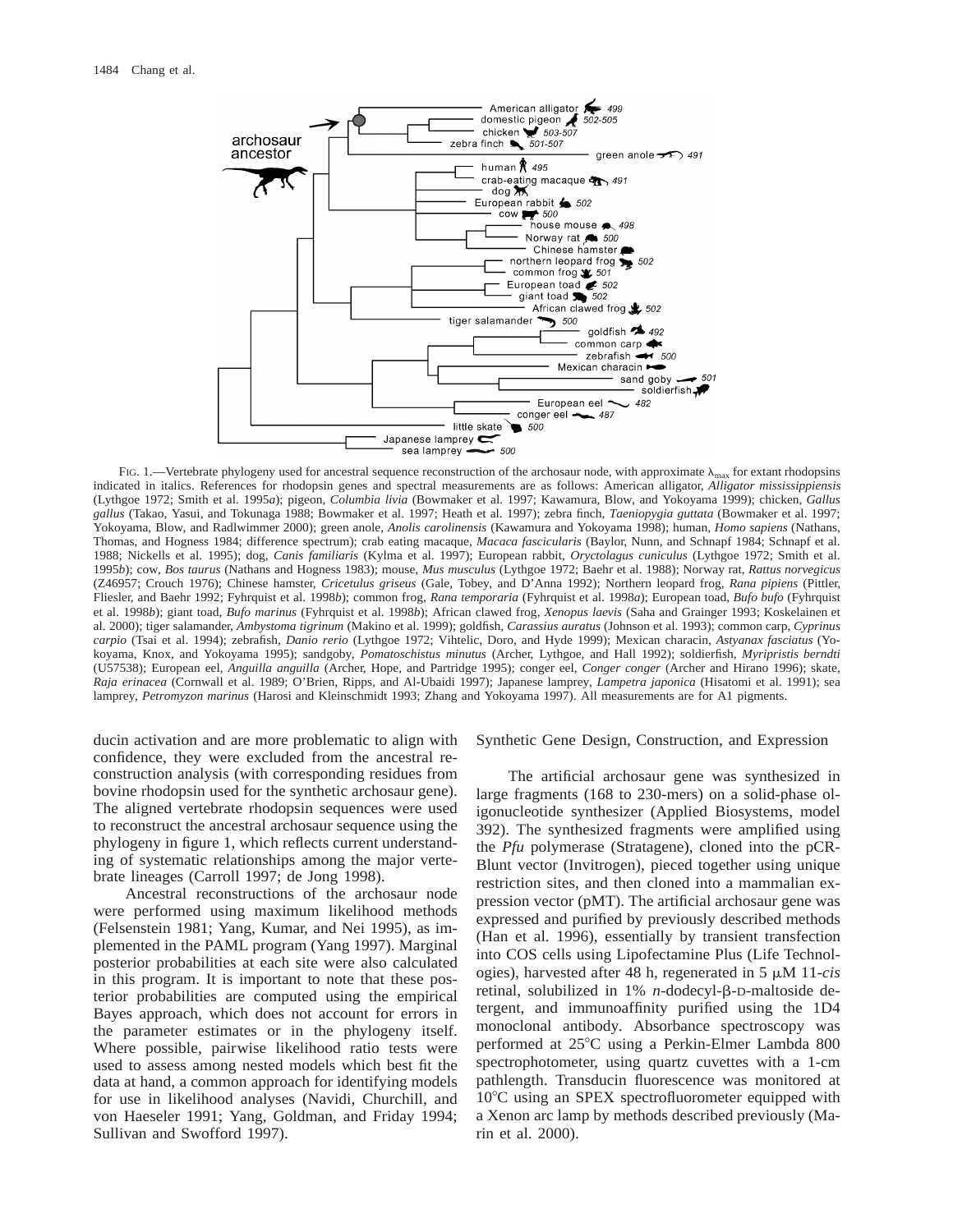**Table 1 Maximum Likelihood Scores and Likelihood Ratio Tests**

|                                                                                                       | <b>LIKELIHOOD</b>                                             | LIKELIHOOD RATIO TESTS                                       |                                                         |
|-------------------------------------------------------------------------------------------------------|---------------------------------------------------------------|--------------------------------------------------------------|---------------------------------------------------------|
| <b>NUCLEOTIDE</b>                                                                                     | <b>SCORES</b>                                                 |                                                              | $GTR + \Gamma$ HKY85 + $\Gamma$                         |
| $JC69 + \Gamma$<br>$K80 + \Gamma$<br>$F81 + \Gamma$<br>$HKY85 + \Gamma$<br>$GTR + \Gamma$             | $-13,248$<br>$-12.964$<br>$-13,184$<br>$-12,901$<br>$-12,897$ | $703.4*$ (8)<br>$134.4*$ (7)<br>$574.0*(5)$<br>9.2(4)<br>NA. | $694.2*$ (4)<br>$125.2*(3)$<br>$564.8*$ (1)<br>NA<br>NA |
| <b>CODON</b>                                                                                          |                                                               | $F61 + \Gamma$                                               |                                                         |
| $F1/61 + \Gamma$<br>$F1 \times 4 + \Gamma$<br>$F3 \times 4 + \Gamma$<br>$F61 + \Gamma$<br>AMINO ACID  | $-11,784$<br>$-11,698$<br>$-11,572$<br>$-11,424$              | $719.9*(60)$<br>547.4* (57)<br>$296.6*(51)$<br>NA.           |                                                         |
| Poisson + $F + \Gamma$<br>$MTMAM + F + \Gamma $<br>Dayhoff78 + $F + \Gamma$<br>$Jones92 + F + \Gamma$ | $-5,065$<br>$-4,715$<br>$-4,607$<br>$-4,584$                  |                                                              |                                                         |

NOTE.—Likelihood ratio tests are pairwise comparisons to the model listed at the top of the column. Significance of the likelihood ratio test statistic  $(2\Delta L)$ is approximated using the  $\chi^2$ <sub>([df]</sub>) distribution, with degrees of freedom (indicated in parentheses) equal to the difference in number of parameters between the two models. Best fitting model of each type indicated in **bold**.  $* P < 0.001$ . NA, not applicable.

#### **Results and Discussion**

Reconstructions of the ancestral archosaur rhodopsin were performed using the data set of vertebrate rhodopsin genes available in GenBank and a phylogeny (fig. 1) that reflects current understanding of systematic relationships among the major vertebrate lineages (Carroll 1997; de Jong 1998). Phylogenetic reconstructions using model-based methods such as maximum likelihood are known to be sensitive to the assumptions of the particular model used in the analysis. Oversimplified models can yield misleading phylogenetic reconstructions (Cao et al. 1994; Huelsenbeck 1997) and may also be problematic when reconstructing ancestral states (Chang and Donoghue 2000). Therefore, we performed ancestral reconstructions using several models for each of the three types of reconstructions (nucleotide-based, amino acid–based, and codon-based). To determine which model of each type provided the best fit to the data, likelihood ratio tests (Navidi, Churchill, and von Haeseler 1991; Yang, Goldman, and Friday 1994) were carried out among pairs of nested models (table 1). Among nucleotide reconstructions, although  $GTR+\Gamma$ (Yang 1994) gave the highest overall likelihood score, it was not significantly better than HKY+ $\Gamma$  (*P* = 0.33; Hasegawa, Kishino, and Yano 1985), which in turn was significantly better than all simpler models tested. For codon-based reconstructions (Goldman and Yang 1994; Muse and Gaut 1994), the most parameter-rich model in which all the codon frequencies are allowed to vary,  $F61+\Gamma$ , was significantly better than simpler models tested. Among the amino acid models shown in table 1, which differ only in the fixed substitution rate matrices, Jones+ $F + \Gamma$  (Jones, Taylor, and Thornton 1992) gave the highest likelihood score. For all models tested, eliminating the  $\Gamma$  distribution, which accounts for among-

site rate heterogeneity, resulted in a significantly worse fit to the data (HKY:  $2\Delta L = 2824.6$ ,  $\chi^2_{(11)} = 6.63$ ,  $P <$ 0.001; F61:  $2\Delta L = 442.5$ ,  $\chi^2_{(11)} = 6.63$ ,  $P < 0.001$ ; Jones:  $2\Delta L = 448.8$ ,  $\chi^2_{([1])} = 6.63$ ,  $P < 0.001$ ). Not allowing amino acid frequencies to vary in the  $Jones + F + G$  model also proved to be significantly worse (2 $\Delta L = 110.7$ ,  $\chi^2_{(19)} = 36.2$ ,  $P < 0.001$ ).

For the three best-fitting models, likelihood reconstructions of the ancestral archosaur rhodopsin were found to be in agreement at all but three amino acid sites (positions 213, 217, and 218), at which one of the three reconstructions differed from the other two. At position 213, the HKY+ $\Gamma$  model gave Ile instead of Thr; at 217, Jones+F+ $\Gamma$  gave Ala instead of Thr; and at 218, Jones+ $F + \Gamma$  gave Ile instead of Val. In designing the synthetic archosaur gene shown in figure 2, the residue that agreed in two of the reconstructions was chosen; in fact, posterior probabilities for this residue tended to be higher than that for the alternative reconstructions  $(F61+\Gamma \text{ model: } T213 (0.85), T217 (0.82), V218 (0.76);$  $HKY+\Gamma$  model: I213 (0.60), T217 (0.86), V218 (0.75); Jones+ $F + \Gamma$  model: T213 (0.71), A217 (0.39), I218 (0.62)). Note that across all reconstructed sites, marginal posterior probabilities tended to be above 0.9 for the best-fitting models (fig. 2, inset). On the basis of the crystal structure of bovine rhodopsin (Palczewski et al. 2000), amino acid side chains at positions 213, 217, and 218 are expected to reside in the fifth transmembrane helix facing the bilayer lipid and might not be expected to significantly affect function, particularly in terms of spectral sensitivity and second-messenger activation. To test whether this is the case, we also synthesized a series of archosaur rhodopsin variants that contained the alternate amino acid reconstructions at the three sites (single mutants T213I, T217A, V218I, as well as a triple mutant incorporating all three substitutions).

The reconstructed ancestral archosaur rhodopsin amino acid sequence shown in figure 2 was used to design an artificial gene, which was synthesized in large fragments (168- to 230-mers) on a solid-phase oligonucleotide synthesizer. The synthesized fragments were amplified using the *Pfu* polymerase, cloned into the pCR-Blunt vector, pieced together using unique restriction sites, and cloned into a mammalian expression vector (pMT). This artificially synthesized ancestral archosaur gene was then transfected into monkey kidney (COS-1) cells, harvested, regenerated with 11-*cis* retinal in the COS cell membranes, solubilized, and purified (Ferretti et al. 1986; Chang, Kazmi, and Sakmar 2002).

The purified ancestral archosaur rhodopsin bound to 11-*cis* retinal to produce a stable pigment with a visible absorption maximum at 508 nm (fig. 3*A*), which is redshifted from that of most mammalian and fish rhodopsins but within the higher end of the range of values reported for reptiles and particularly birds, which tend to have longer wavelength–absorbing rhodopsins (see fig. 1). Upon bleaching with light, the visible absorption peak shifted to 383 nm, which is characteristic of the active conformation of metarhodopsin II (inset, fig. 3*A*). To determine if the light-activated conformation of the ancestral archosaur rhodopsin was functionally active, a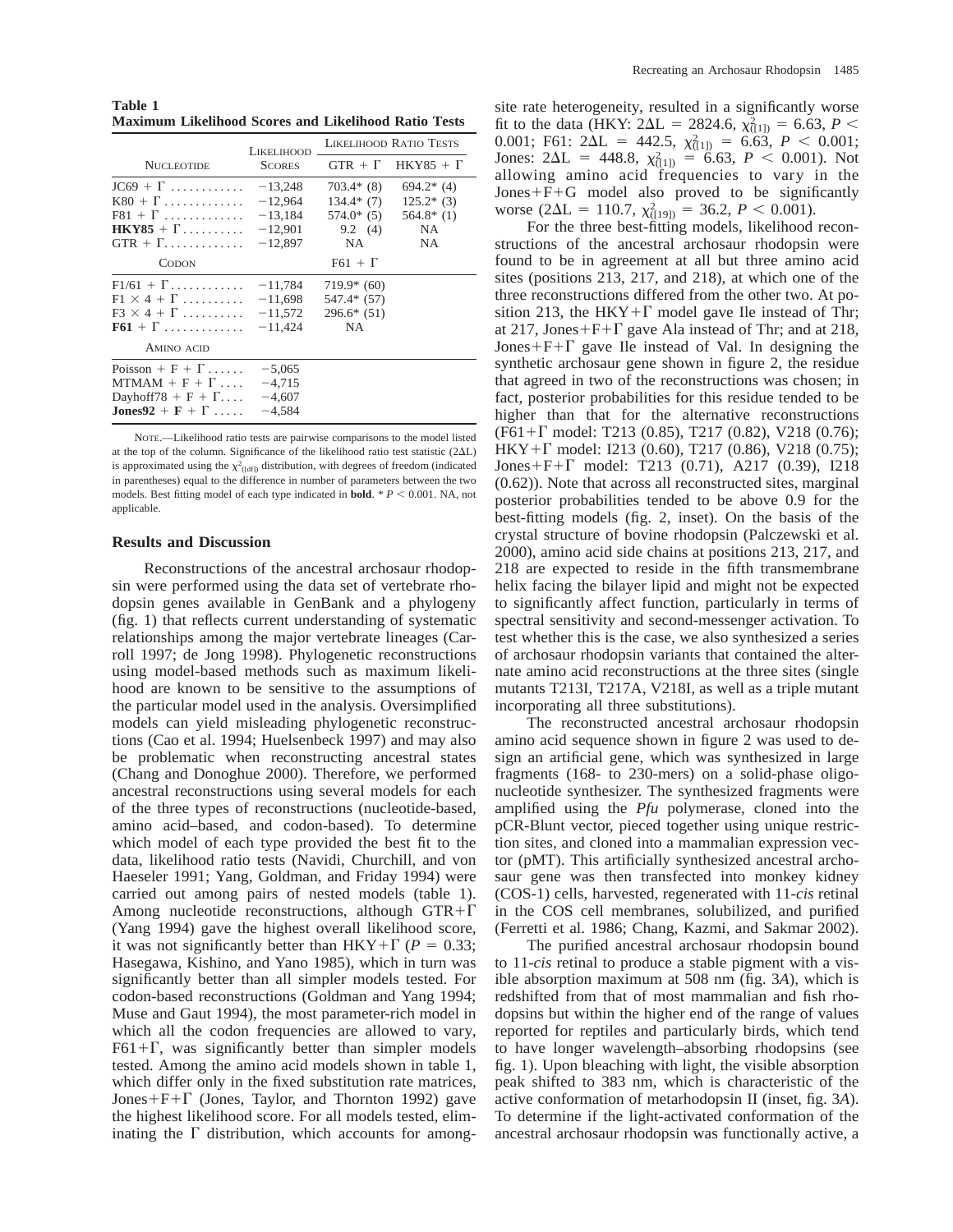

FIG. 2.—Protein sequence of the reconstructed ancestral archosaur rhodopsin drawn as a schematic on the basis of the crystal structure for bovine rhodopsin (Palczewski et al. 2000). Sites that differ among the best three reconstructions, for which variants were also synthesized, are marked in red. The 38 residues that differ from bovine or alligator rhodopsin are marked in green. Inset, frequencies of marginal posterior probabilities calculated for the most likely amino acid reconstruction at each site of the ancestral archosaur rhodopsin sequence. These posterior probabilities, which represent the likelihood of having reconstructed the correct amino acid, under the assumptions of the model used, were calculated for the best-fitting nucleotide (HKY+F, purple bars), codon (F61+F, yellow bars), and amino acid (Jones+F+F, red bars) models.

fluorescence assay was used to measure guanine-nucleotide uptake by the heterotrimeric G-protein transducin. The photolyzed archosaur pigment activated transducin at a rate similar to that of bovine rhodopsin (86% normalized relative to bovine rhodopsin; fig. 3*B*). Similar experiments were carried out on the ancestral archosaur rhodopsin variants (T213I, T217A, and V218I), which represent all possible alternate reconstructions. These variants showed similar results both in terms of spectral properties ( $\lambda_{\text{max}}$  = 508 for all three) and transducin activation rates (83%, 74%, and 79%, respectively). A triple-replacement variant was also found to have spectral properties similar to the archosaur rhodopsin ( $\lambda_{\text{max}}$  = 509).

These results indicate that the ancestral archosaur rhodopsin synthesized in the laboratory is able to activate the G-protein transducin in much the same way as bovine rhodopsin when assayed directly and that its spectrum is slightly redshifted. Moreover, at this level of divergence alternate amino acid reconstructions generated by different likelihood models, which were also synthesized and expressed, displayed similar functional characteristics. This indicates that archosaurs may have had a class of visual pigments that would support dimlight vision, which is consistent with the intriguing possibility that nocturnal, not diurnal, life histories may have been the ancestral state in amniotes (Gauthier 1994), though further studies will be needed to clarify this issue.

Fossils preserved well enough to shed light on physiology and behavior are extremely rare (Ruben et al. 1999; Fisher et al. 2000). Attempts to amplify ancient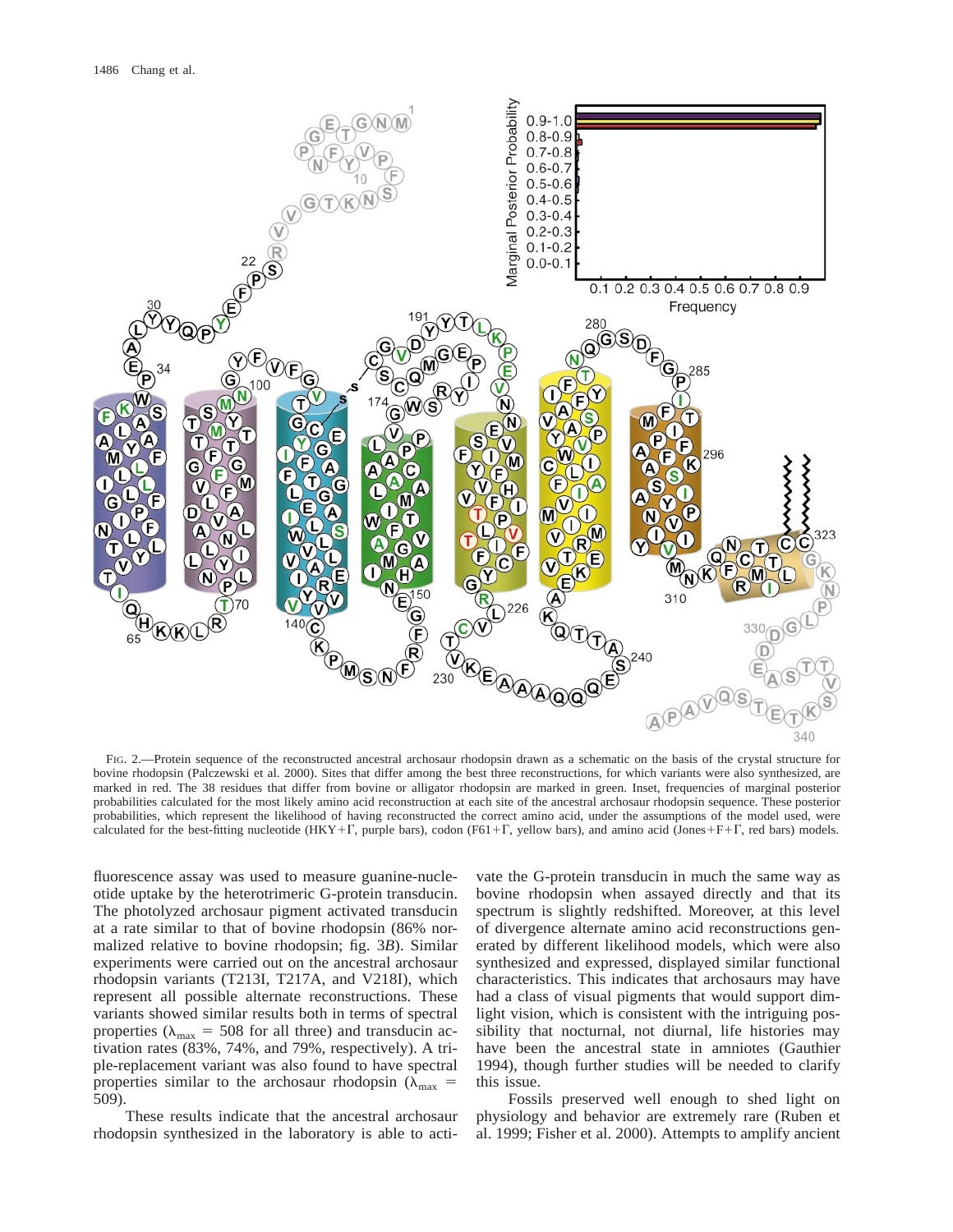

FIG. 3.—In vitro expression of the artificial ancestral archosaur rhodopsin gene. (*A*) Dark absorption spectrum for the archosaur pigment recorded using a Perkin-Elmer spectrophotometer (model 800) at 25°C. Inset, a difference spectrum generated by taking an absorbance spectrum after bleaching with a fiber optic lamp equipped with a long-pass filter ( $>495$  nm) for 30 s and subtracting it from the dark spectrum. Ancestral archosaur rhodopsin was expressed by transient transfection into COS cells using Lipofectamine Plus (Life Technologies), harvested after 48 h, regenerated in 5  $\mu$ M 11-*cis* retinal, solubilized in 1% *n*-dodecyl-b-D-maltoside detergent (50 mM Tris pH 6.8, 100 mM NaCl, 1 mM CaCl<sub>2</sub>), and immunoaffinity purified using the  $1D4$  monoclonal antibody. (*B*) Rate of transducin activation by purified ancestral archosaur rhodopsin as measured by increases in fluorescence intensity (plotted in red), plotted against similarly treated bovine rhodopsin as a control (plotted in black). Fluorescence intensities are normalized to values at the time of GTP $\gamma$ S addition. Fluorescence of G $\alpha$ , (250 nM), catalyzed by 1 nM rhodopsin in the presence of excess  $GTP\gamma S$ , was monitored at 10°C using a SPEX spectrofluorometer equipped with a Xenon arc lamp by methods described previously (Marin et al. 2000).

DNA from exceptional samples preserved in amber or from dinosaur bone extracted from Cretaceous period coal beds have met with questionable success; in fact, material older than several hundred thousand years may not prove to be a reliable source of DNA, except under highly unusual circumstances (Hoss et al. 1996). An entirely different approach is to use phylogenetic methods to infer ancestral sequences (Yang, Kumar, and Nei 1995). One elegant study (Jermann et al. 1995) recreated in the laboratory the molecular evolution of ribonuclease, specifically in the artiodactyl lineage, whose ancestor was estimated to have lived approximately 40 MYA. These types of approaches combine phylogenetic inference of ancestral gene structure with gene synthesis methods to obtain biological molecules that can be characterized in detail to provide a better understanding of the biology of ancient animals.

## **Supplementary Material**

The vertebrate rhodopsin alignment used to infer the sequence of an ancestral archosaur rhodopsin has been deposited in the EMBL alignment database (Accession number ALIGN<sub>-000323</sub>). The synthetic archosaur rhodopsin sequence has been deposited in GenBank (Accession number AF310191).

## **Acknowledgments**

We thank Z. Yang, J. Bielawski, D. Campbell, R. L. Honeycutt, and three anonymous reviewers for their helpful comments and suggestions, and E. Marin for his help with the transducin fluorescence assay. This work was supported in part by the Howard Hughes Medical Institute, the Allene Reuss Memorial Trust, an NSF/ Sloan Fellowship in Molecular Evolution (B.C.), and the Ellison Medical Foundation.

## LITERATURE CITED

- ADEY, N. B., T. O. TOLLEFSBOL, A. B. SPARKS, M. H. EDGELL, and C. A. HUTCHISON III. 1994. Molecular resurrection of an extinct ancestral promoter for mouse L1. Proc. Natl. Acad. Sci. USA **91**:1569–1573.
- ARCHER, S., and J. HIRANO. 1996. Absorbance spectra and molecular structure of the blue-sensitive rod visual pigment in the conger eel (*Conger conger*). Proc. R. Soc. Lond. B **263**: 761–767.
- ARCHER, S., A. HOPE, and J. C. PARTRIDGE. 1995. The molecular basis for the green-blue sensitivity shift in the rod visual pigments of the European eel. Proc. R. Soc. Lond. B **262**:289–295.
- ARCHER, S. N., J. N. LYTHGOE, and L. HALL. 1992. Rod opsin cDNA sequence from the sand goby (*Pomatoschistus minutus*) compared with those of other vertebrates. Proc. R. Soc. Lond. B **248**:19–25.
- BAEHR, J. F., J. D. FALK, K. BUGRA, J. T. TRIANTAFYLLOS, and J. F. MCGINNIS. 1988. Isolation and analysis of the mouse opsin gene. FEBS Lett. **238**:253–256.
- BAYLOR, D. A., B. J. NUNN, and J. L. SCHNAPF. 1984. The photocurrent, noise and spectral sensitivity of rods of the monkey *Macaca fascicularis*. J. Physiol. **357**:575–607.
- BISHOP, J. G., A. M. DEAN, and T. MITCHELL-OLDS. 2000. Rapid evolution in plant chitinases: molecular targets of selection in plant-pathogen coevolution. Proc. Natl. Acad. Sci. USA **97**:5322–5327.
- BOISSINOT, S., Y. TAN, S. K. SHYUE, H. SCHNEIDER, I. SAM-PAIO, K. NEISWANGER, D. HEWETT-EMMETT, and W. H. LI. 1998. Origins and antiquity of X-linked triallelic color vision systems in New World monkeys. Proc. Natl. Acad. Sci. USA **95**:13749–13754.
- BOWMAKER, J. K., L. A. HEATH, S. E. WILKIE, and D. M. HUNT. 1997. Visual pigments and oil droplets from six clas-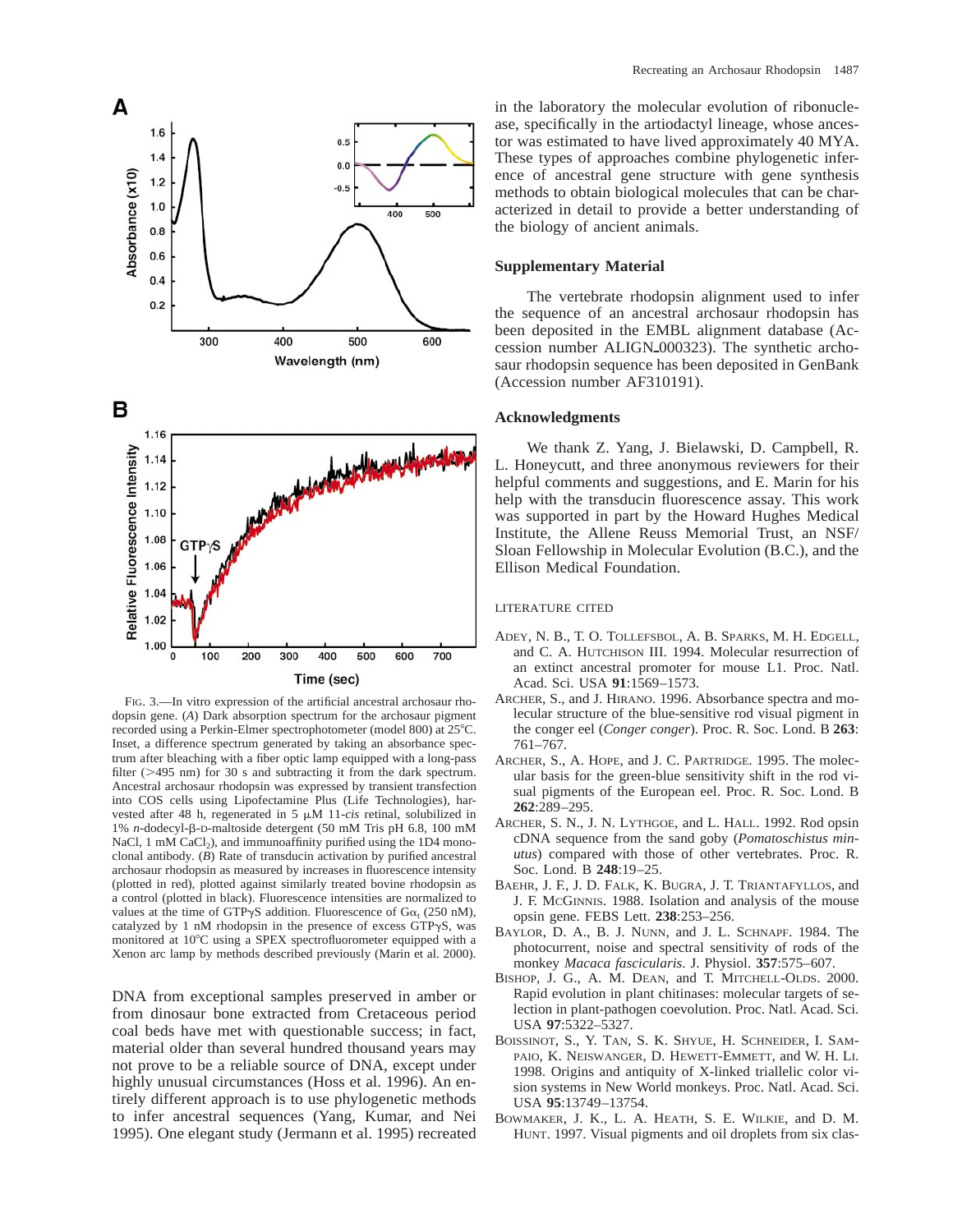ses of photoreceptor in the retinas of birds. Vision Res. **37**: 2183–2194.

- CAO, Y., J. ADACHI, T.-A. YANO, and M. HASEGAWA. 1994. Phylogenetic place of guinea pigs: no support of the rodentpolyphyly hypothesis from maximum-likelihood analyses of multiple protein sequences. Mol. Biol. Evol. **11**:593–604.
- CARROLL, R. L. 1997. Patterns and processes of vertebrate evolution. Cambridge University Press, Cambridge.
- CHANDRASEKHARAN, U. M., S. SANKER, M. J. GLYNIAS, S. S. KARNIK, and A. HUSAIN. 1996. Angiotensin II–forming activity in a reconstructed ancestral chymase. Science **271**: 502–505.
- CHANG, B. S., M. A. KAZMI, and T. P. SAKMAR. 2002. Synthetic gene technology: applications to ancestral gene reconstruction and structure-function studies of receptors. Methods Enzymol. **343**:274–294.
- CHANG, B. S. W., and M. J. DONOGHUE. 2000. Recreating ancestral proteins. Trends Ecol. Evol. **15**:109–114.
- CORNWALL, M. C., H. RIPPS, R. L. CHAPPELL, and G. J. JONES. 1989. Membrane current responses of skate photoreceptors. J. Gen. Physiol. **94**:633–647.
- CROUCH, R. 1976. Photosensitive pigments formed with rat opsin. Investig. Ophthalmol. **15**:872–875.
- DE JONG, W. W. 1998. Molecules remodel the mammalian tree. Trends Ecol. Evol. **13**:270–275.
- DEAN, A. M., and G. B. GOLDING. 1997. Protein engineering reveals ancient adaptive replacements in isocitrate dehydrogenase. Proc. Natl. Acad. Sci. USA **94**:3104–3109.
- FELSENSTEIN, J. 1981. Evolutionary trees from DNA sequences: a maximum likelihood approach. J. Mol. Evol. **17**:368– 376.
- FERRETTI, L., S. S. KARNIK, H. G. KHORANA, M. NASSAL, and D. D. OPRIAN. 1986. Total synthesis of a gene for bovine rhodopsin. Proc. Natl. Acad. Sci. USA **83**:599–603.
- FISHER, P. E., D. A. RUSSELL, M. K. STOSKOPF, R. E. BARRICK, M. HAMMER, and A. A. KUZMITZ. 2000. Cardiovascular evidence for an intermediate or higher metabolic rate in an ornithischian dinosaur. Science **288**:503–505.
- FYHRQUIST, N., K. DONNER, P. A. HARGRAVE, J. H. MCDOW-ELL, M. P. POPP, and W. C. SMITH. 1998*a.* Rhodopsins from three frog and toad species: sequences and functional comparisons. Exp. Eye Res. **66**:295–305.
- FYHRQUIST, N., V. GOVARDOVSKII, C. LEIBROCK, and T. REU-TER. 1998*b.* Rod pigment and rod noise in the European toad *Bufo bufo*. Vision Res. **38**:483–486.
- GALE, J. M., R. A. TOBEY, and J. A. D'ANNA. 1992. Localization and DNA sequence of a replication origin in the rhodopsin gene locus of Chinese hamster cells. J. Mol. Biol. **224**:343–358.
- GALTIER, N., N. TOURASSE, and M. GOUY. 1999. A nonhyperthermophilic common ancestor to extant life forms. Science **283**:220–221.
- GAUTHIER, J. A. 1994. The diversification of the amniotes. Pp. 129–159 *in* D. R. PROTHERO and R. M. SCHOCH, eds. Major features of vertebrate evolution: short courses in paleontology. The Paleontological Society, Knoxville, Tennesee.
- GOLDMAN, N., and Z. YANG. 1994. A codon-based model of nucleotide substitution for protein-coding DNA sequences. Mol. Biol. Evol. **11**:725–736.
- HAN, M., S. W. LIN, S. O. SMITH, and T. P. SAKMAR. 1996. The effects of amino acid replacements of glycine 121 on transmembrane helix 3 of rhodopsin. J. Biol. Chem. **271**: 32330–32336.
- HAROSI, F. I., and J. KLEINSCHMIDT. 1993. Visual pigments in the sea lamprey, *Petromyzon marinus*. Vis. Neurosci. **10**: 711–715.
- HASEGAWA, M., H. KISHINO, and T. YANO. 1985. Dating the human-ape splitting by a molecular clock of mitochondrial DNA. J. Mol. Evol. **22**:672–677.
- HEATH, L. A., S. E. WILKIE, J. K. BOWMAKER, and D. M. HUNT. 1997. The rod and green cone opsins of two avian species, the budgerigar, *Melopsittacus undulatus*, and the mallard duck, *Anas platyrhynchus*. Gene **204**:121–126.
- HISATOMI, O., T. IWASA, F. TOKUNAGA, and A. YAUI. 1991. Isolation and characterization of lamprey rhodopsin cDNA. Biochem. Biophys. Res. Commun. **174**:1125–1132.
- HOSS, M., P. JARUGA, T. H. ZASTAWNY, M. DIZDAROGLU, and S. PAABO. 1996. DNA damage and DNA sequence retrieval from ancient tissues. Nucleic Acids Res. **24**:1304–1307.
- HUELSENBECK, J. P. 1997. Is the Felsenstein zone a fly trap? Syst. Biol. **46**:69–74.
- JERMANN, T. M., J. G. OPITZ, J. STACKHOUSE, and S. A. BEN-NER. 1995. Reconstructing the evolutionary history of the artiodactyl ribonuclease superfamily. Nature **374**:57–59.
- JOHNSON, R. L., K. B. GRANT, T. C. ZANKEL, M. F. BOEHM, S. L. MERBS, J. NATHANS, and K. NAKANISHI. 1993. Cloning and expression of goldfish opsin sequences. Biochem. **32**:208–214.
- JONES, D. T., W. R. TAYLOR, and J. M. THORNTON. 1992. The rapid generation of mutation data matrices from protein sequences. Comput. Appl. Biosci. **8**:275–282.
- KAWAMURA, S., N. S. BLOW, and S. YOKOYAMA. 1999. Genetic analyses of visual pigments of the pigeon (*Columba livia*). Genetics **153**:1839–1850.
- KAWAMURA, S., and S. YOKOYAMA. 1998. Functional characterization of visual and nonvisual pigments of American chameleon (*Anolis carolinensis*). Vision Res. **38**:37–44.
- KOSKELAINEN, A., P. ALA-LAURILA, N. FYHRQUIST, and K. DONNER. 2000. Measurement of thermal contribution to photoreceptor sensitivity. Nature **403**:220–223.
- KYLMA, T., C. ROOS, L. PAULIN, and B. KOMMONEN. 1997. The introns of the canine rod opsin gene show higher sequence homology to the human than to the rodent introns. DNA Seq. **8**:99–104.
- LYTHGOE, J. N. 1972. List of vertebrate visual pigments. Pp. 604–623 *in* H. J. A. DARTNALL, ed. Photochemistry of vision. Springer-Verlag, New York.
- MAKINO, C. L., M. GROESBEEK, J. LUGTENBURG, and D. A. BAYLOR. 1999. Spectral tuning in salamander visual pigments studied with dihydroretinal chromophores. Biophys. J. **77**:1024–1035.
- MALCOLM, B. A., K. P. WILSON, B. W. MATTHEWS, J. F. KIRSCH, and A. C. WILSON. 1990. Ancestral lysozymes reconstructed, neutrality tested, and thermostability linked to hydrocarbon packing. Nature **345**:86–89.
- MARIN, E. P., A. G. KRISHNA, T. A. ZVYAGA, J. ISELE, F. SIE-BERT, and T. P. SAKMAR. 2000. The amino terminus of the fourth cytoplasmic loop of rhodopsin modulates rhodopsintransducin interaction. J. Biol. Chem. **275**:1930–1936.
- MENON, S. T., M. HAN, and T. P. SAKMAR. 2001. Rhodopsin: structural basis of molecular physiology. Physiol. Rev. **81**: 1659–1688.
- MESSIER, W., and C. B. STEWART. 1997. Episodic adaptive evolution of primate lysozymes. Nature **385**:151–154.
- MUSE, S. V., and B. S. GAUT. 1994. A likelihood approach for comparing synonymous and nonsynonymous nucleotide substitution rates, with application to the chloroplast genome. Mol. Biol. Evol. **11**:715–724.
- NATHANS, J., and D. S. HOGNESS. 1983. Isolation, sequence analysis, and intron-exon arrangement of the gene encoding bovine rhodopsin. Cell **34**:807–814.